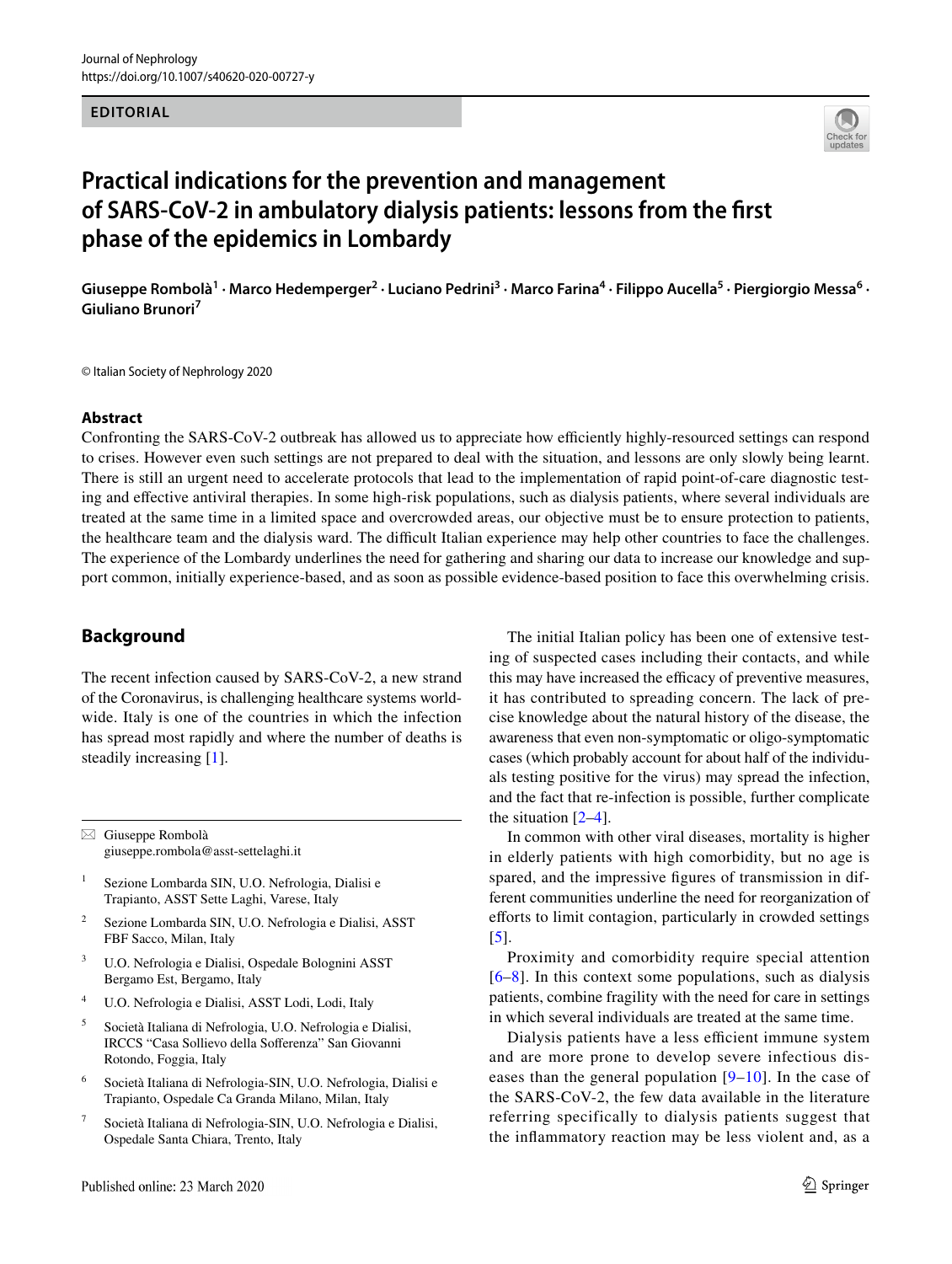consequence, patients on dialysis may have mild clinical signs, at least in the early stages of the disease, with a higher risk of difusing the infection in the dialysis ward [[11\]](#page-3-8).

# **The Lombardy experience**

In Lombardy, where the frst severe infectious outbreak in Italy occurred at the time of this report, two dialysis centers were deeply involved. In the frst, a satellite hemodialysis center where 60 patients were being treated, 18 were infected and immediately isolated. About one week elapsed between the frst patient and the eighteenth. During this time, the nephrology unit was transformed into an isolation unit and the 18 patients were treated in a small, dedicated dialysis ward set up to deal with the emergency, separated from the main dialysis ward. Of the 18 patients with clinical infection one is in critical condition but so far does not need respiratory assistance. So far none of the healthcare staff has been infected.

The rigidly implemented isolation measures were efective and no other patient (out of a total of about 200 patients on hemodialysis) has developed a clinical picture thereafter. In the second center, 50 km away, 4 of its 170 patients were found to be infected. They were promptly isolated and no other case has been diagnosed. None of the staff was infected. Both centers are being closely monitored. In both centers the tests were performed only in symptomatic cases; in both units, since the frst positive case, all patients have been required to wear surgical masks from the time they arrive in the hemodialysis waiting room and while waiting for swab tests results the healthcare team applies the rules that would be followed if the case were to be confrmed (see below).

## **Basic, pragmatic suggestions**

To limit the spread of the infection in dialysis centers, it is advisable to act on two fronts: healthcare team and patients (Table [1\)](#page-1-0).

Healthcare team: the goal is to involve and inform the healthcare team so that they do not underestimate the risk of infection, considering that dialysis patients can have subtle manifestations [\[11](#page-3-8)]. In this case prevention has multiple objectives: avoiding the spread of infection from patient to patient; preventing nurses and physicians from contracting the infection; avoiding the collapse of healthcare services that would ensue if a high number of healthcare personnel had to be quarantined.

Because healthcare-associated transmission and infection of healthcare workers are a major problem, the Center for Disease Control in the United States recommend that healthcare workers use personal protective equipment (PPE) and implement standard, contact, and airborne precautions including eye protection. The indications are however not fully clear, and may differ across countries [\[11\]](#page-3-8).

Dialysis patients: The goal is timely identifcation of afected patients so that they can be isolated, keeping in mind that clinical manifestations can be subtle (general malaise, fatigue, low fever and cold or fu-like manifestations), at least in the early stages of the disease.

The general measures and specifc interventions that make it possible to accomplish these goals are set forth below.

## **General measures**

The first step is to insist that staff observe individual protective measures, which involve rules that should be routine practice in all dialysis centers.

| Action 1 Protect patients          | Dialysis patients are vulnerable to infectious diseases and, even though the clinical picture may be non-spe-<br>cific, due to uremia related immune-suppression, SARS-CoV 2 infection may impair the fragile balance of<br>these individuals. Prompt diagnosis is a protection for the whole dialysis ward. Systematic use of surgical<br>masks helps reduce transmission and limit stress                                                                                                                                                                             |
|------------------------------------|-------------------------------------------------------------------------------------------------------------------------------------------------------------------------------------------------------------------------------------------------------------------------------------------------------------------------------------------------------------------------------------------------------------------------------------------------------------------------------------------------------------------------------------------------------------------------|
| Action 2 Protect the team          | Nursing and medical staff are at high risk for nosocomial infections; protecting the team also protects a<br>unit's overall activity, especially in settings in which shortages of physicians and nurses are already criti-<br>cal [12]. Nursing shortages should be prevented by all means, including recruitment of retired nurses, or<br>rapid training of young ones                                                                                                                                                                                                |
| Action 3 Protect the dialysis ward | The dialysis ward is a setting at high risk for infectious outbreaks; the dialysis procedure is time consuming,<br>and the extracorporeal circuit is a risk element; the management of the arteriovenous fistula is likewise<br>critical. The decision to keep positive patients out of the dialysis ward as much as possible, especially at a<br>time when patients are stressed, nurses are working under pressure, and members of the healthcare team<br>may be ill or in quarantine, protects the dialysis ward and makes it possible to protect patients and staff |

<span id="page-1-0"></span>**Table 1** The three main goals for limiting the spread of Coronavirus in the dialysis ward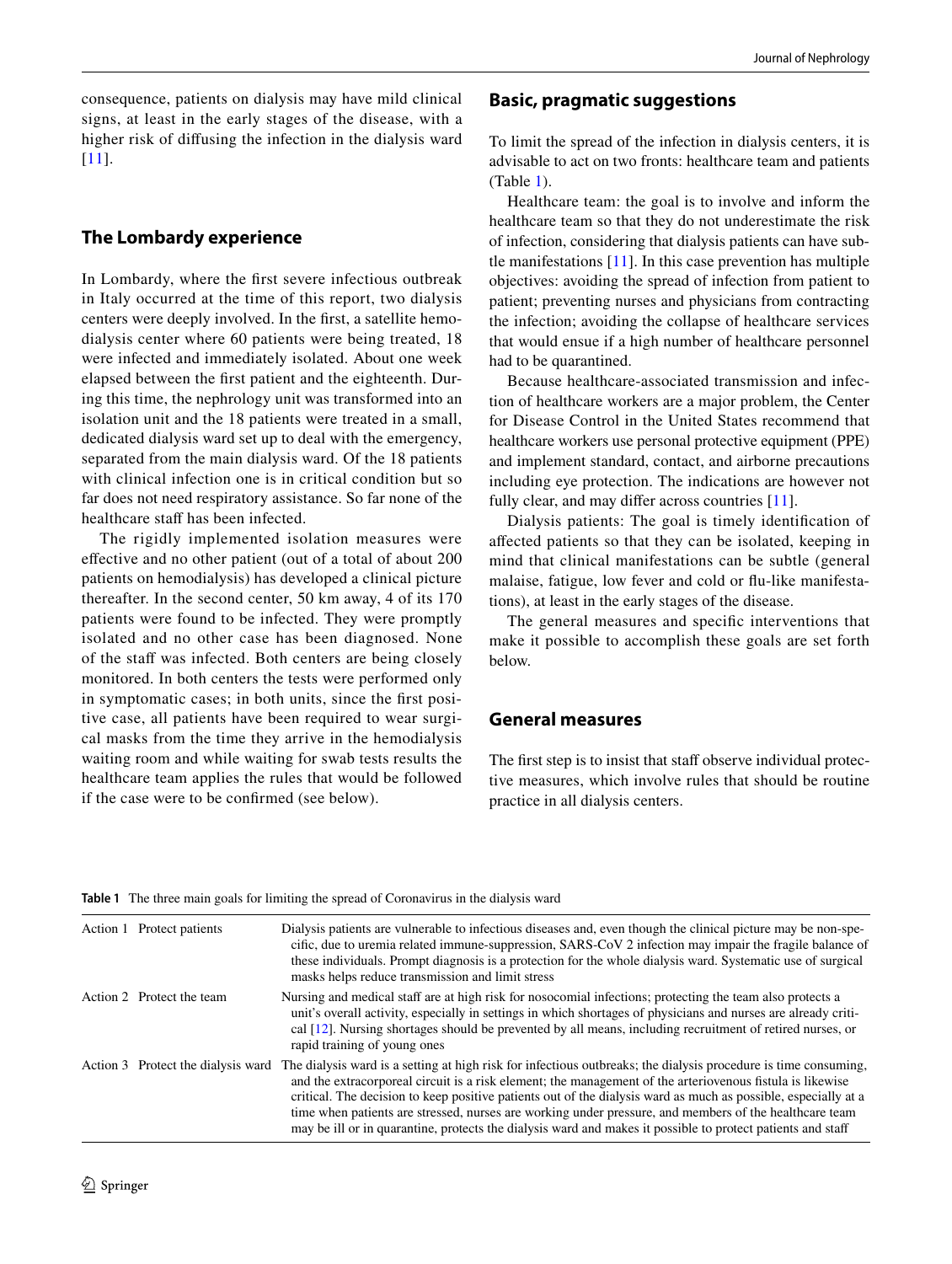- (A) Dispensers of alcoholic solutions should be installed in waiting rooms and all patients should be told to use them.
- (B) Hemodialysis patients should be told to wash their hands and fistula arm before starting dialysis and should thoroughly disinfect the puncture areas.
- (C) Whenever possible, a short evaluation should be made before a patient is allowed to enter the dialysis ward and body temperature should be systematically measured.
- (D) Nursing and medical staff working in dialysis rooms should wear surgical masks and protective glasses, wash their hands with soap and water and systematically use alcoholic solutions and disposable gloves. Surgical masks should be changed every 4–6 h, according to type and producer's instructions.
- (E) Nursing and medical staf should be tested at least upon the appearance of symptoms, whose defnition should be as broad as possible. Testing contacts may be useful, but depends upon availability of the tests.
- (F) Patients with a cough, fever (of whatever entity, taking into account the fact that the febrile reaction may be blunted in dialysis patients), upper airway involvement or conjunctivitis should be evaluated before they are allowed to entry into the dialysis ward.
- (G) It is advisable that each center organizes an isolated area (unless the hospital has provided an alternative path) for allowing evaluation and testing of these patients.
- (H) All patients with suspected signs or symptoms should be tested, keeping in mind the possible subtle manifestation of the disease.
- (I) Whenever possible, all patients should wear a surgical mask. In case of shortage, protection should be reserved to

# **Advice and management of the various possible cases**

Hemodialysis patients from so-called "active" areas, or those who have been in contact with people who tested positive (considering an incubation time of about 15 days):

1. Absence of manifestations of disease:

 Besides the rigorous observance of the recommended rules mentioned above, even in settings in which shortage of masks is a problem, these patients should wear a surgical mask from the time they arrive at the center until they leave, therefore for the entire duration of the dialysis session.

 In the case of patients who have been in contact with family members or caregivers with suspect or signs of SARS-CoV-2 infection, the minimum requirement is a

surgical mask. Testing should be proposed as much as possible, but will be probably decided on a case-by-case basis (availability of the test, risk factors, logistic situation of the dialysis center).

2. Patients with fever and signs of airways infection:

 According to the rules defned in each setting, the patient must be sent to the emergency room, or to a dedicated area, isolated from the dialysis ward, for evaluation and work-up before dialysis.

 If the infectious disease specialist decides to carry out a nasopharyngeal swab, there are 3 possible situations:

(a) *While waiting for the result*, the patient should be treated as if afected by SARS-CoV-2;

 if dialysis cannot be postponed, whenever possible, the patient must be hospitalized and dialyzed in a room equipped for dialysis treatment. If mobile dialysis water preparation devices are available, they should be previously connected in one or two rooms in the infectious diseases ward or where hospitalization and treatment can be safely carried out. According to the center's experience, a CRRT machine or a portable hemodialysis machine can be considered as alternatives.

 For the dialysis care of these cases, health professionals should wear the personal protection advised for infected cases.

(b) If *the outcome of the swab is positive*, the patient must remain in isolation and the operators in contact with the patient must be equipped as above.

 Due to the complexity of the management of dialysis patients, their fragility, their risk of sudden decompensating, we suggest, whenever possible, hospitalizing them until recovery.

 Recovery after SARS-CoV-2 infection has to be certifed, according to the current indications.

- (c) If the outcome of the swab is negative, the patients can return to the dialysis facility.
- 3. *In case of respiratory distress or failure* ER staf must be summoned immediately, since the need for mechanical ventilation may be sudden.
- 4. *Patients on peritoneal dialysis* should be assisted at home as far as possible, using telereporting assistance or other systems for communication whenever possible (e.g. WhatsApp, video, etc.).
- 5. It is important to underline that:

 In the wait for a curative treatment or an efective vaccine, protection barriers are the best means for mini-mizing the impact of the epidemic [[13](#page-3-10)].

In case of peripheral centers without the possibility of isolation, and where an infectious disease unit, and an